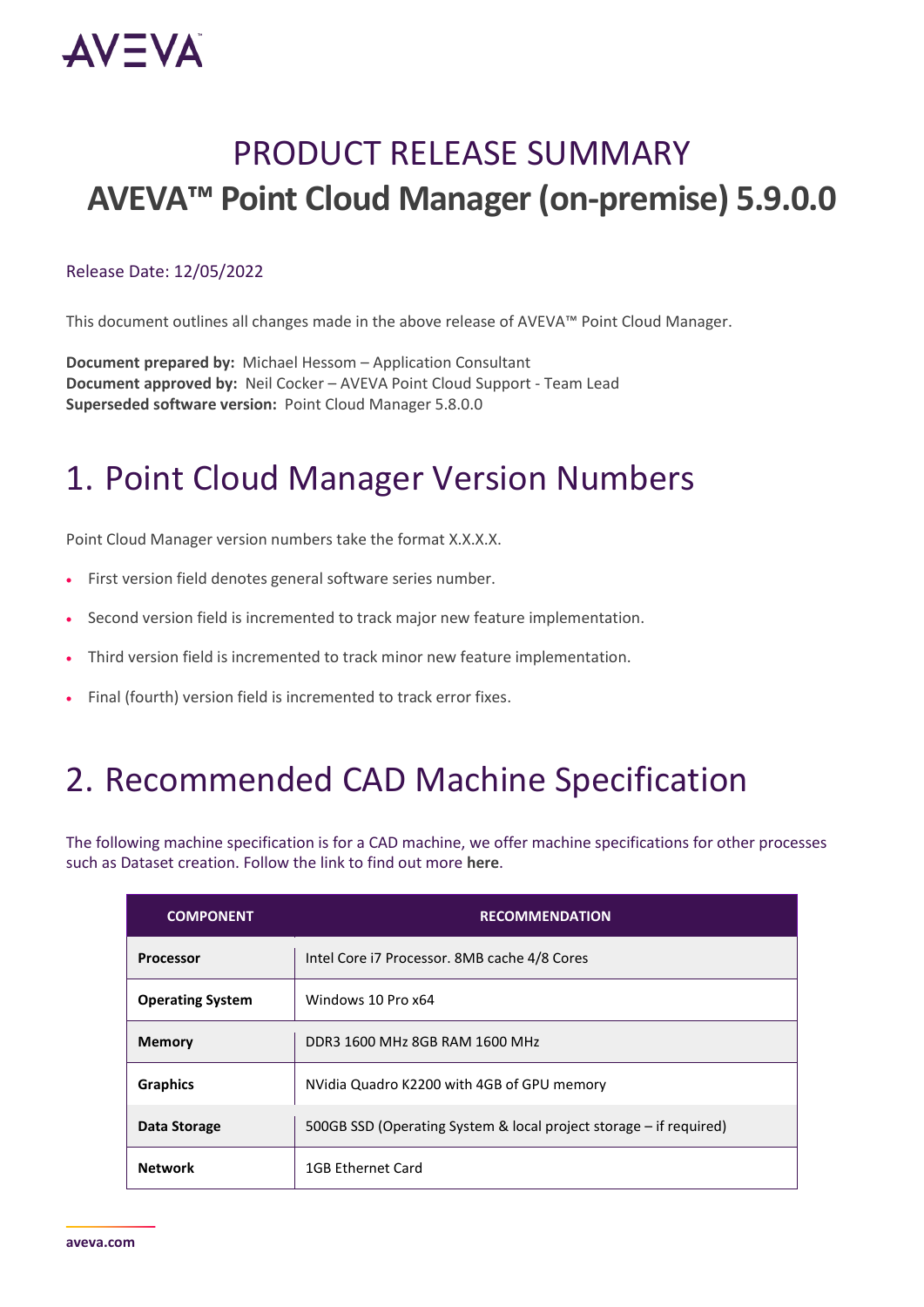## 3. ALS Licensing

AVEVATM Point Cloud Manager 5.8.0.0 only supported AVEVATM ALS licensing. The legacy Sentinel licensing system can still be used for versions 5.7.0.1 and prior, but Sentinel based license creation & support will end 31st December 2022. Please contact your Account Manager or the Support Team for further information.

Releases since AVEVA Point Cloud Manager 5.8.0.0 only support ALS licensing.

### 4. Important Announcement

AVEVA Point Cloud Manager can now import e57 data from the NavVis VLX scanner. Please note: making measurements in a BubbleView in a NavVis dataset is currently unreliable. The panoramic camera of the VLX uses a separate lens, meaning that the composite mapping between this and the 3D points is not 1:1 – unlike static scanners. The colour or intensity mapping for measurements is much more reliable when performed in the 3D space, and this is what is recommended at present.

Since renaming to Point Cloud Manager from LFM, the Smart 3D CAD link now requires users to recreate links to each dataset in *Project Management* as the name change will affect the path.

### 5. Recommended Graphics Cards

AVEVA*TM* Point Cloud Manager is tested with a range of graphics cards. Below is a list of graphics cards that work successfully with AVEVA*TM* Point Cloud Manager.

| <b>GRAPHICS CARDS</b> | <b>GPU MEMORY</b>  |
|-----------------------|--------------------|
| NVIDIA Quadro P5000   | <b>16GB GDDR5X</b> |
| NVIDIA Quadro K6000   | 12GB GDDR5         |
| NVIDIA Quadro M6000   | 12GB GDDR5         |
| NVIDIA Quadro M5000   | 8GB GDDR5          |
| NVIDIA Quadro P2000   | <b>5GB GDDR5</b>   |
| NVIDIA Quadro M2000   | 4GB GDDR5          |
| NVIDIA Quadro K600    | 1024MB DDR3        |
| NVIDIA Quadro P600    | 2GB 64-Bit GDDR5   |
| NVIDIA Quadro K2000   | 2GB GDDR5          |
| NVIDIA Quadro P6000   | 24GB GDDR5X        |
| NVIDIA Quadro RTX6000 | 24GB GDDR6         |

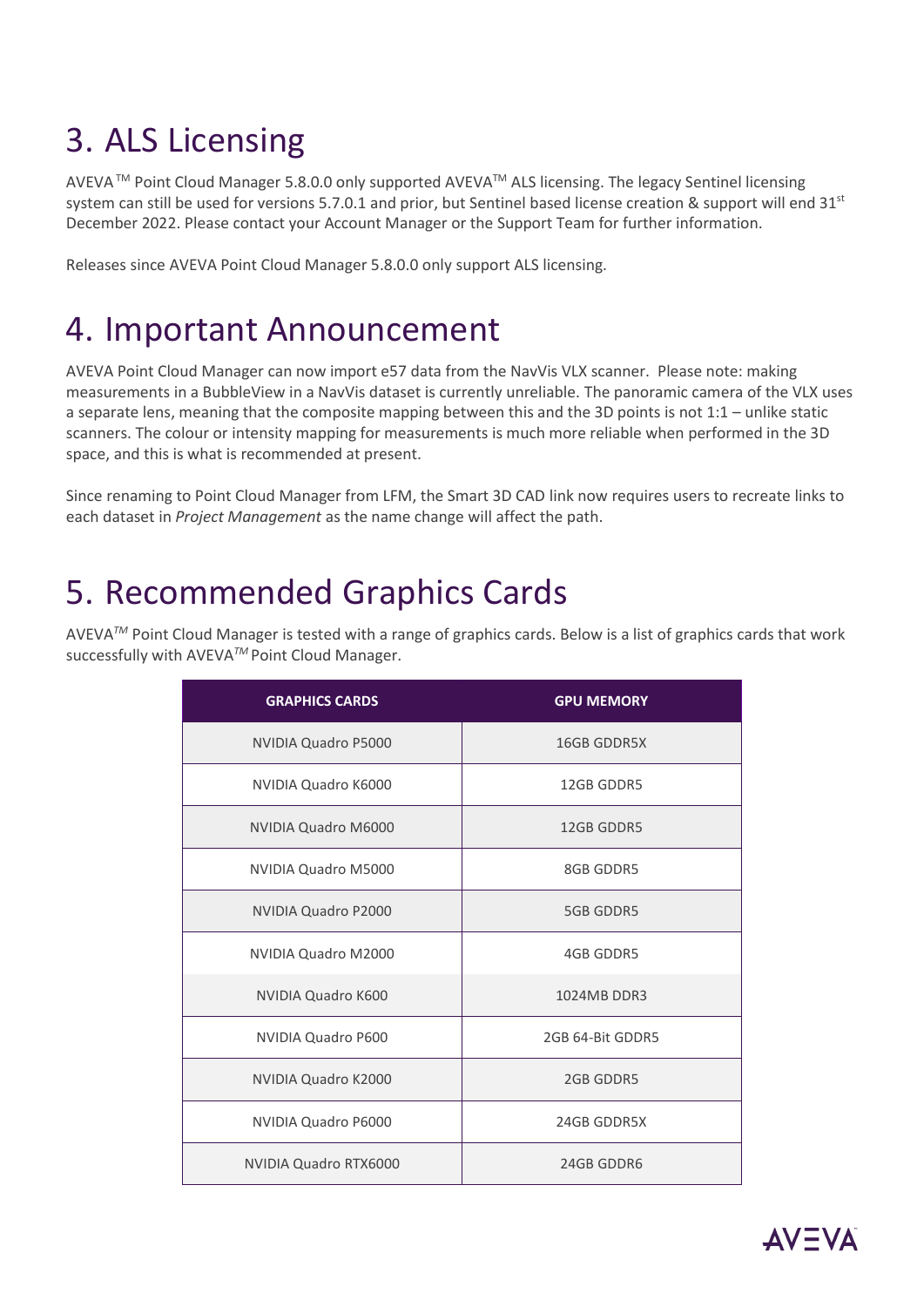### 6. Enhancements for this Release

#### 6.1. Export Navigational (PDF) Floorplans for use in other projects

AVEVA Point Cloud Manager 5.9.0.0 has the ability to export pre-positioned navigational floorplans. Users may now choose to export the Floorplans from one project (.LFX file), and then import into other Point Cloud Manager projects that require the same plans. This will avoid administrative repetition and will aid project delivery.

#### 6.2. Work with Cloud Data in Point Cloud Manager

Point Cloud Manager project data is typically stored centrally within an organisation to allow all project stakeholders to access on demand across the local network. Modern work practices dictate that projects are often delivered by personnel based in different geographic locations, which can present challenges in sharing data, and can rely on multiple copies of large file-sets being in use at any given time. This is costly to support and can present data consistency challenges as project dataset evolve.

With the release of Point Cloud Manager 5.9, users are able to connect and collaborate on the same Cloud stored data that supports Viewer users. This allows all stakeholders in engineering and operations functions to utilise one centrally stored copy of their laser projects.

To use this new functionality, the laser data stored inside AVEVA Connect must be of the latest format. Any data that has been published and uploaded via a Point Cloud Manager (on-premise) session will need to be upgraded. This process is quick and simple and is initiated by the AVEVA Connect Account Administrator. This functionality will also allow project delivery staff to directly manage and update navigational floorplans & 3D markup in a Cloud generated project. Please contact the Customer Support Team for more information.

To access a Cloud project, the user has a new menu option to Open Cloud on the File Menu. For more information, please view the 'Point Cloud Manager - Server Guide' Section 5.3.



#### 6.3. Update FARO SDK

To remain capable of importing a wide array of scan file types, it is important that we update & maintain supported hardware SDK's that are supplied with Point Cloud Manager. This 5.9 update includes enhancements to the FARO SDK allowing us to import their latest version of FLS formatted files.

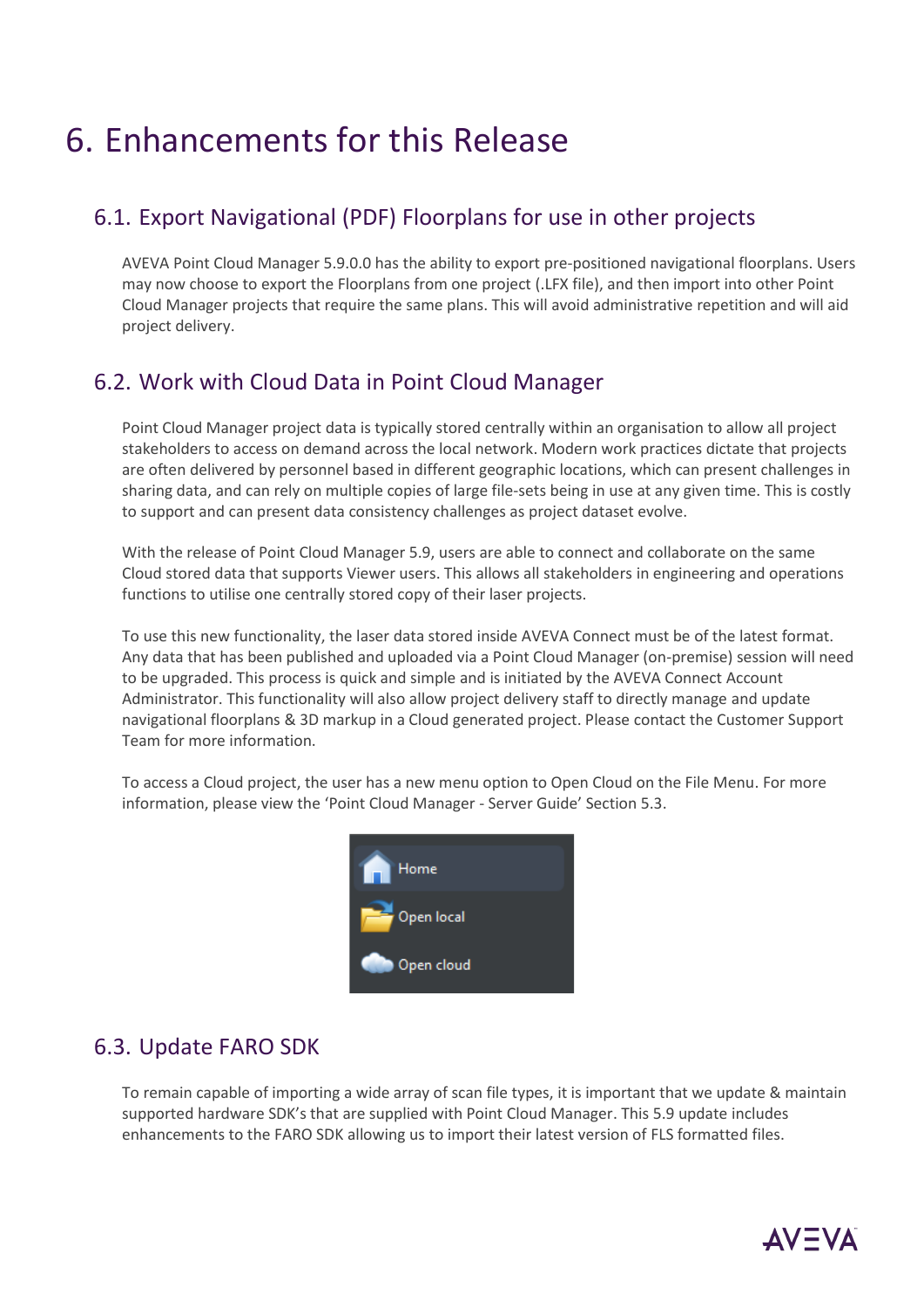#### 6.4. Updated User Interface

Following from our recent changes in user interface, we are continuing to update the design for clarity and to align with other AVEVA solutions. In this version, the categories in the Entity Browser are now listed vertically and are maximised on use. This removes the need for users to scroll through the tabs, and increases the readability when using the software.

### 6.5. Support for CAD systems

AVEVA Point Cloud Manager will link to a wide range of CAD software. A full list of currently supported CAD systems can be found **[here](https://lfmproducts.blob.core.windows.net/aveva-point-cloud-manager-on-premise-help-guide/AVEVA_Point_Cloud_Manager__CADlink_Support_5_9.pdf)**. AVEVA endeavours to maintain CAD link support in line with the software vendor and will update and retire support as necessary.

5.9.0.0 - Added support for following CAD systems:

| <b>CAD SYSTEM</b> | <b>RELEASE SUPPORTED</b> |
|-------------------|--------------------------|
| Hexagon Smart3D™  | V13                      |

Support for CAD systems removed:

| <b>CAD SYSTEM</b> | <b>SUPPORT REMOVED</b> |
|-------------------|------------------------|
| Hexagon Smart3D™  | 2016                   |

### 7. Bug Fixes

| <b>INTFRNAI</b><br><b>REFERENCE</b> | <b>DESCRIPTION</b>                                                                                                                                                                                                                                     |
|-------------------------------------|--------------------------------------------------------------------------------------------------------------------------------------------------------------------------------------------------------------------------------------------------------|
| 1717487                             | AVEVA Point Cloud Manager - Viewer (on AVEVA Connect) not displaying PDF floorplans.                                                                                                                                                                   |
|                                     | Projects published using 5.8.0.0. have been found to incorrectly display the plans in the Viewer sidebar<br>and graphics area. This has been fixed for the 5.9.0.0 release.                                                                            |
| 1654593                             | 'CAD Link port in use' message appearing for users that do not use a CAD Link.                                                                                                                                                                         |
|                                     | This message would appear when starting up multiple instances of the software at the same time. The<br>message displays even if the user does not initiate a CAD Link. This has now been removed and only shows<br>when the CAD Link is actively used. |
| 1711637                             | CAD link issue with AutoDesk™ Navisworks Simulate™                                                                                                                                                                                                     |
|                                     | AVEVA Point Cloud Manager now connects correctly with Navisworks Simulate.                                                                                                                                                                             |
| 1756639                             | Issue with the display of speech bubbles.                                                                                                                                                                                                              |
|                                     | Taking measurements could cause speech bubbles to show incorrectly. The user interface changes allow<br>the speech bubbles to display correctly and have greater clarity.                                                                              |

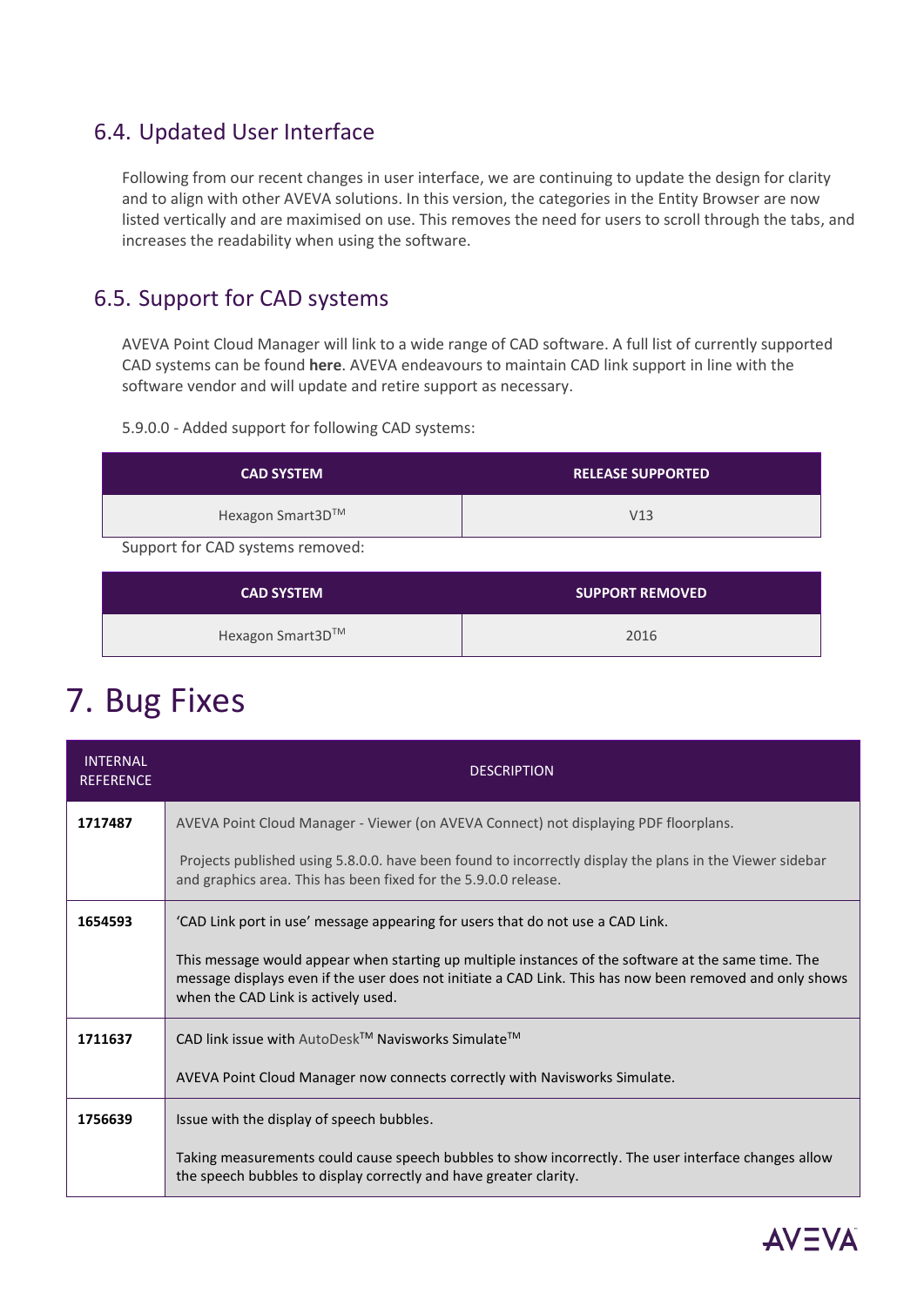## 8. Known Issues

| <b>INTERNAL</b><br><b>REFERENCE</b> | <b>DESCRIPTION</b>                                                                                                                                                                                                                                                                                                                               |
|-------------------------------------|--------------------------------------------------------------------------------------------------------------------------------------------------------------------------------------------------------------------------------------------------------------------------------------------------------------------------------------------------|
| 1659799                             | Deviation Measurements aren't getting created in the Elevation View of AutoCAD after 1st successful<br>creation (inconsistent behaviour)                                                                                                                                                                                                         |
|                                     | The ability to use Deviation measurements in AutoCAD and BricsCAD has been inconsistent, the ability to<br>take Deviation measurements from 3rd party software has been removed, users still have the ability to<br>measure from the Point Cloud Manager interface and interact with the measurement through the wider<br>tools available there. |
| 914695                              | 4K monitor support                                                                                                                                                                                                                                                                                                                               |
|                                     | Several display issues have been reported when running Point Cloud Manager on high resolution<br>monitors, and these are being actively investigated and resolved to deliver a better user experience in<br>future releases.                                                                                                                     |

# 9. Ongoing Investigations

| <b>INTERNAL</b><br><b>REFERENCE</b> | <b>DESCRIPTION</b>                                                                                                                                                                                                                                                                                                                                                                                                                          |
|-------------------------------------|---------------------------------------------------------------------------------------------------------------------------------------------------------------------------------------------------------------------------------------------------------------------------------------------------------------------------------------------------------------------------------------------------------------------------------------------|
| 993724                              | Investigation into Virtual Environment support.                                                                                                                                                                                                                                                                                                                                                                                             |
|                                     | Customers are now utilising virtual environments as a solution to deploying software for large numbers of<br>users. To keep pace with how customers are working, we are investigating how our software and CAD<br>links work in this environment and will incorporate this into our testing and development work.                                                                                                                           |
| 1796331                             | Very large Projects do not upload using the standard workflow.                                                                                                                                                                                                                                                                                                                                                                              |
|                                     | Customers who require the upload of extremely large projects can have difficulty with publishing using the<br>standard workflow of having all datasets loaded at the time of publish. This can show itself in various ways<br>when accessing in Viewer. Whilst the investigation is ongoing, the best workaround is to publish groups of<br>datasets at a time by loading and unloading when publishing to incrementally build the project. |
|                                     | For more information on this workflow please contact support.                                                                                                                                                                                                                                                                                                                                                                               |